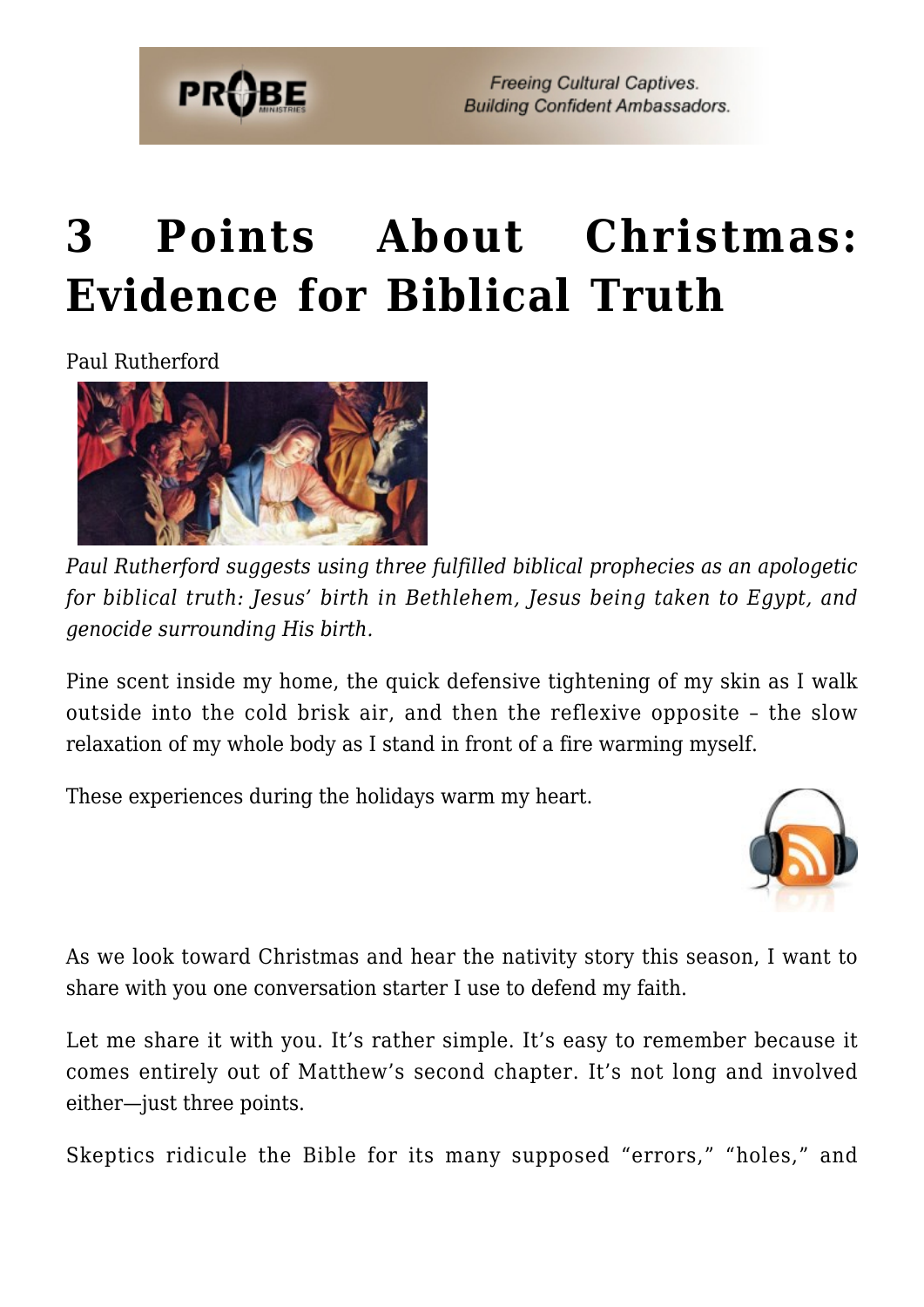

"inconsistencies." They conclude that it's unreliable. Sharing this quick threepoint apologetic can assure them that the Bible is reliable and can be trusted.

If the Bible makes three prophecies and then records the fulfillments of those prophecies, don't you think that makes the book at least a little bit credible? That's what you can do citing just the Christmas story from Matthew 2.

You might be tempted to dismiss this, saying it doesn't matter. But here's why the reliability of Scripture matters. IF Scripture can be trusted, AND what it is says is true, then some of the recorded teachings of Jesus could radically alter your life.

In Matthew 10:39 Jesus said, "Whoever finds his life will lose it, and whoever loses his life for my sake will find it." Or Luke 14:27, "Whoever does not carry his cross and follow Me cannot be My disciple."

Does that mean the disciple of Jesus has to lose his life?!! In a sense, yes.

How's that for radical?! If the Bible is reliable, then that means your life is at stake. Literally. That's not exaggeration: your physical life and your spiritual life. Both.

So there's a lot at stake then, if what the Bible says is true. Let's take a look, then, shall we?

Matthew's account of the Christmas story records three distinct fulfillments of prophecy: Jesus' birth in Bethlehem, Jesus being taken to Egypt, and genocide surrounding His birth. We'll consider these one at a time.

## **Jesus Born in Bethlehem**

Your life hangs in the balance of the Bible's reliability. That's why this discussion matters—whether or not the Bible is reliable. The Christmas story from Matthew 2 offers strong evidence that the Bible is true.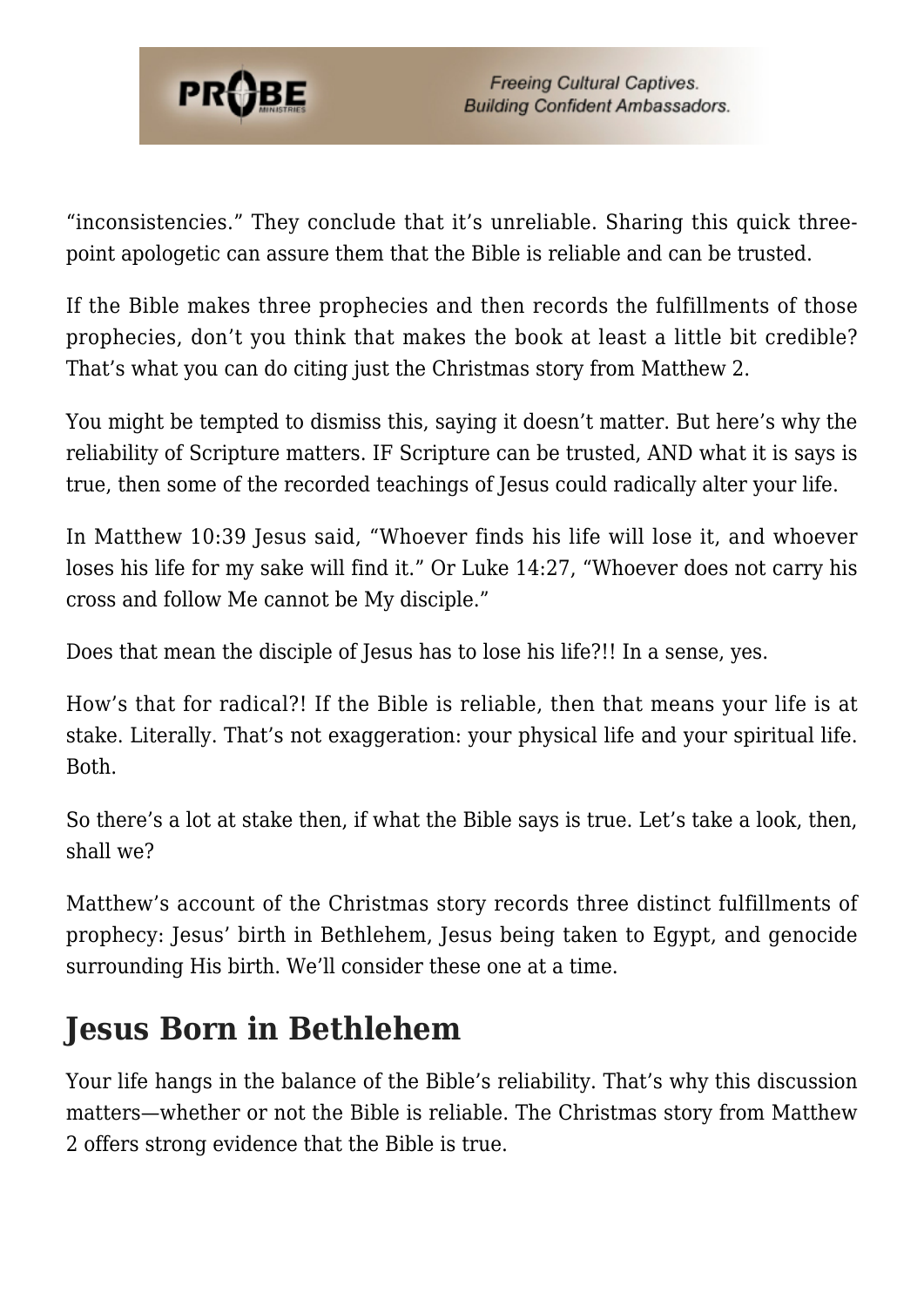

Today we get into the first of three instances in the Christmas story that point to the miraculous fulfillment of prophecy strictly surrounding Jesus' birth—namely the location of His birth, Bethlehem.

The gospel writer, Matthew, begins chapter two telling the story of the Magi—the fabled wise men from the East who came to worship the King of the Jews. They arrive in Jerusalem, the Jewish capital city, expecting to find the baby King. They are disappointed, but redirected to Bethlehem by King Herod's chief priests. Why? Because those priests had read the prophet Micah who foretold the Messiah, the coming King, would come out of Bethlehem.

In Matthew 2:6, the writer is quoting the prophet Micah 5:2.

You may have known Jesus was born in Bethlehem. That's a pretty widely known fact, which is also why it's a great place to start this conversation to make a case for the Bible's reliability. It might sound like this.

"You know Jesus was born in Bethlehem, right?" you could begin. "Well, did you know that was prophesied hundreds of years prior?" Don't worry about trying to remember the citation. Just focus on it being fulfilled prophecy. You can always look up the reference later if you want to. If you want extra credit, go for the prophet's name, Micah.

Some skeptics may grant that Jesus indeed fulfilled prophecy, but that he did so intentionally. That is, skeptics basically charge Jesus with reading the Hebrew prophets, and then deliberately fulfilling as many as he possibly could in order to win favor, influence, and gain a following.

However, this is difficult to achieve when you haven't been born yet! How could he possibly have deliberately fulfilled anything when he wasn't deliberating anything at all? He wasn't conscious, and didn't even exist yet in the flesh.

So no, Jesus could not have fulfilled this prophecy by Himself in order to deceive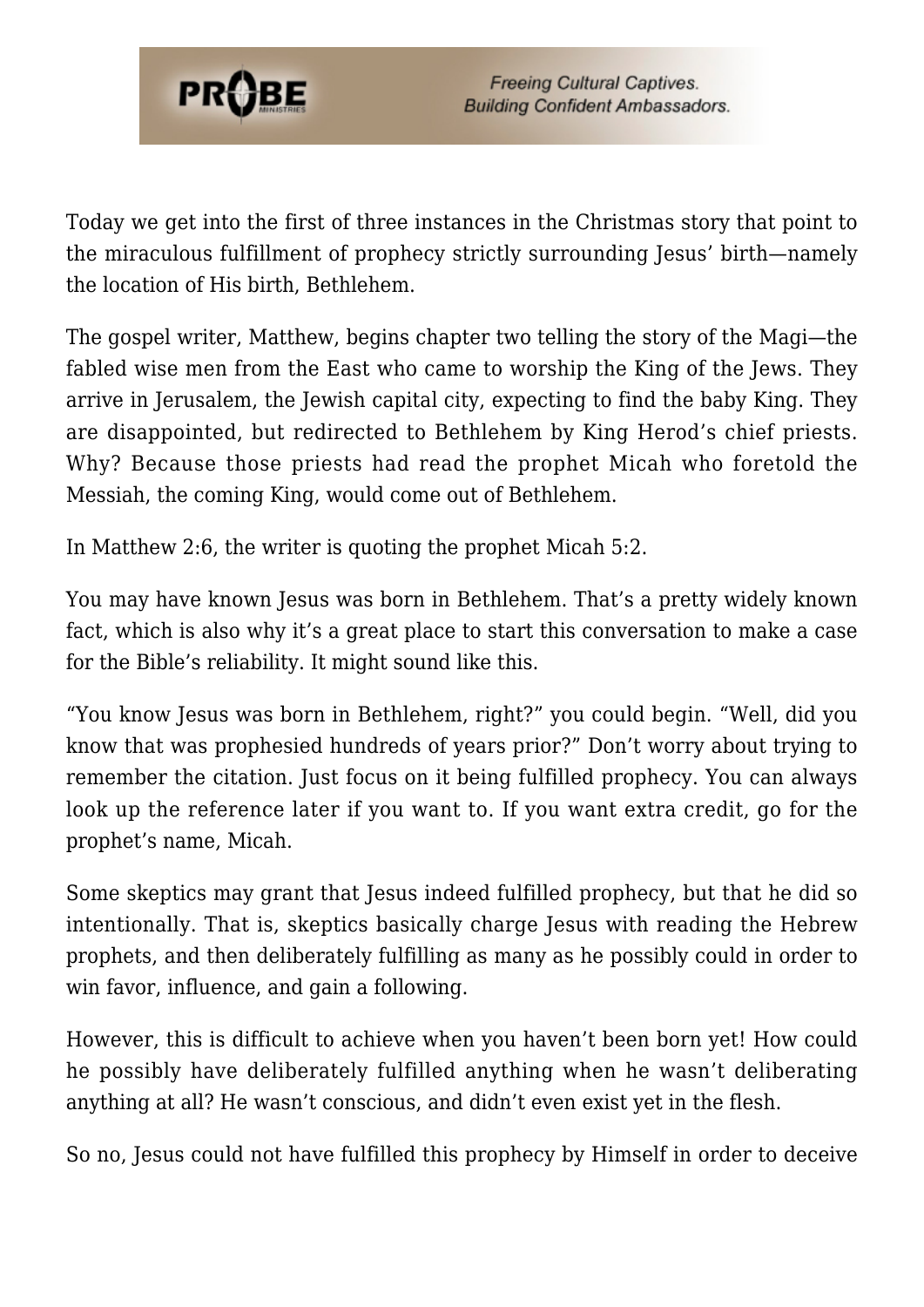

and manipulate. What are the chances Jesus' birthplace would fulfill prophecy? Not likely!

# **Jesus' Flight to Egypt**

The second fulfillment of prophecy recorded in Matthew 2 (the Christmas story), is Jesus' flight to Egypt. Practically overnight Jesus' father, Joseph, moves his family out of the country—out of Israel and into Egypt. Here's the text. Matthew  $2:14-15$ .

"So Joseph got up and took the Child and His mother while it was still night, and left for Egypt. He remained there until the death of Herod. This was to fulfill what had been spoken by the Lord through the prophet: "OUT OF EGYPT I CALLED MY SON."

International travel back then was not what it is today. Modern conveniences ease travel today and increase comfort, yet it still remains difficult for us. Joseph and Mary, however, risked their very lives in order to relocate internationally. This effort was not undertaken lightly. Joseph was, after all, under orders from an angel.

Question: what do you think are the chances an ancient near-eastern middle-class laborer would embark upon world travel with only a moment's notice? He risked the life of his fiancée. He risked the life of his (adoptive) child, not to mention his own. This kind of journey was highly unusual. So it seems unlikely this scenario would have played out under other circumstances—that it was mere coincidence to fulfill prophecy.

When compared to non-biblical prophecy, this one seems awfully specific. It names the country out of which he is called—Egypt—not something vague like "foreign country." No. The prophet Hosea mentions Egypt specifically in chapter 11:1. Further it mentions the gender of the child—a male child, a son.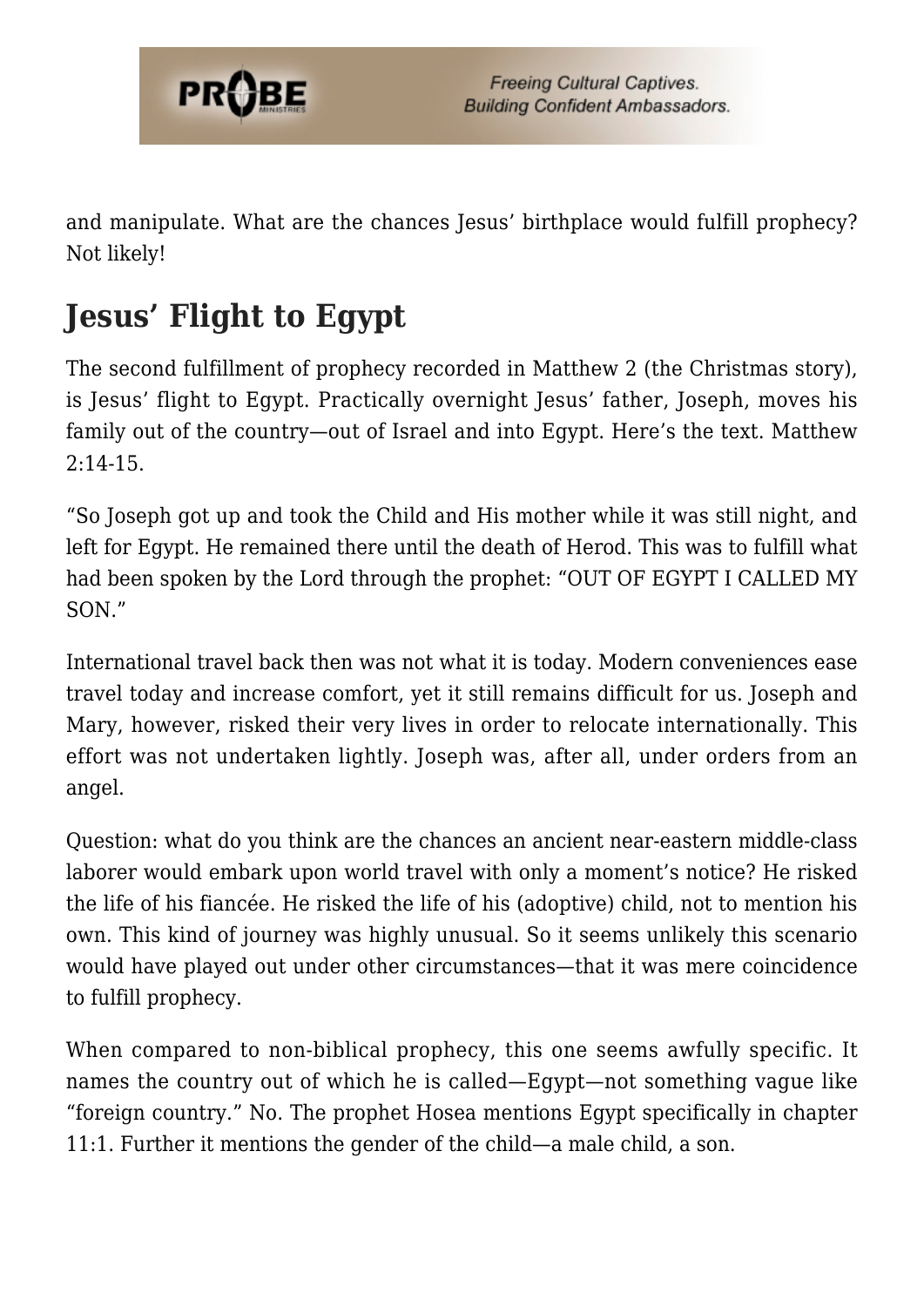

The specificity of the prophecy and the unlikely nature of the event occurring on its own both point to divine orchestration. This was no accident. The fulfillment of prophecy in Jesus' birth make the Bible seem a lot more reliable.

Your life is in the balance of the Bible's reliability. The teachings recorded in this book can save your life. The bigger question is, will you believe them? Do you want to be saved? Do you believe Jesus is Lord and accept His sacrifice on the cross to save you from sin? (If so, please email me at [paul@probe.org](mailto:paul@probe.org).) I want to hear from you.

#### **Jesus, Genocide Survivor**

Three fulfilled prophecies recorded by Matthew chapter two—in the Christmas story—underscore the reliability of this controversial ancient text. The Christmas story is evidence that the Bible is true.

Today we consider the third prophecy Jesus' birth story fulfills: namely, that there would be a genocide killing babies. Here's the text from Matthew 2:16-18.

"Then when Herod saw that he had been tricked by the magi, he became very enraged, and sent and slew all the male children who were in Bethlehem and all its vicinity, from two years old and under, according to the time which he had determined from the magi. Then what had been spoken through Jeremiah the prophet was fulfilled: 'A voice was heard in Ramah, weeping and great mourning, Rachel weeping for her children; and she refused to be comforted, because they were no more.'"

The gospel writer, Matthew, is quoting a prophecy of Jeremiah. To decode this passage, first keep in mind that Rachel, Jacob's wife, was mother to Israel's twelve tribes, and here she is a kind of symbolic mother for all of Israel. The second point to note is that Ramah is located in Bethlehem.

With that in mind, the prophecy foretells of Israel's mothers crying in Bethlehem,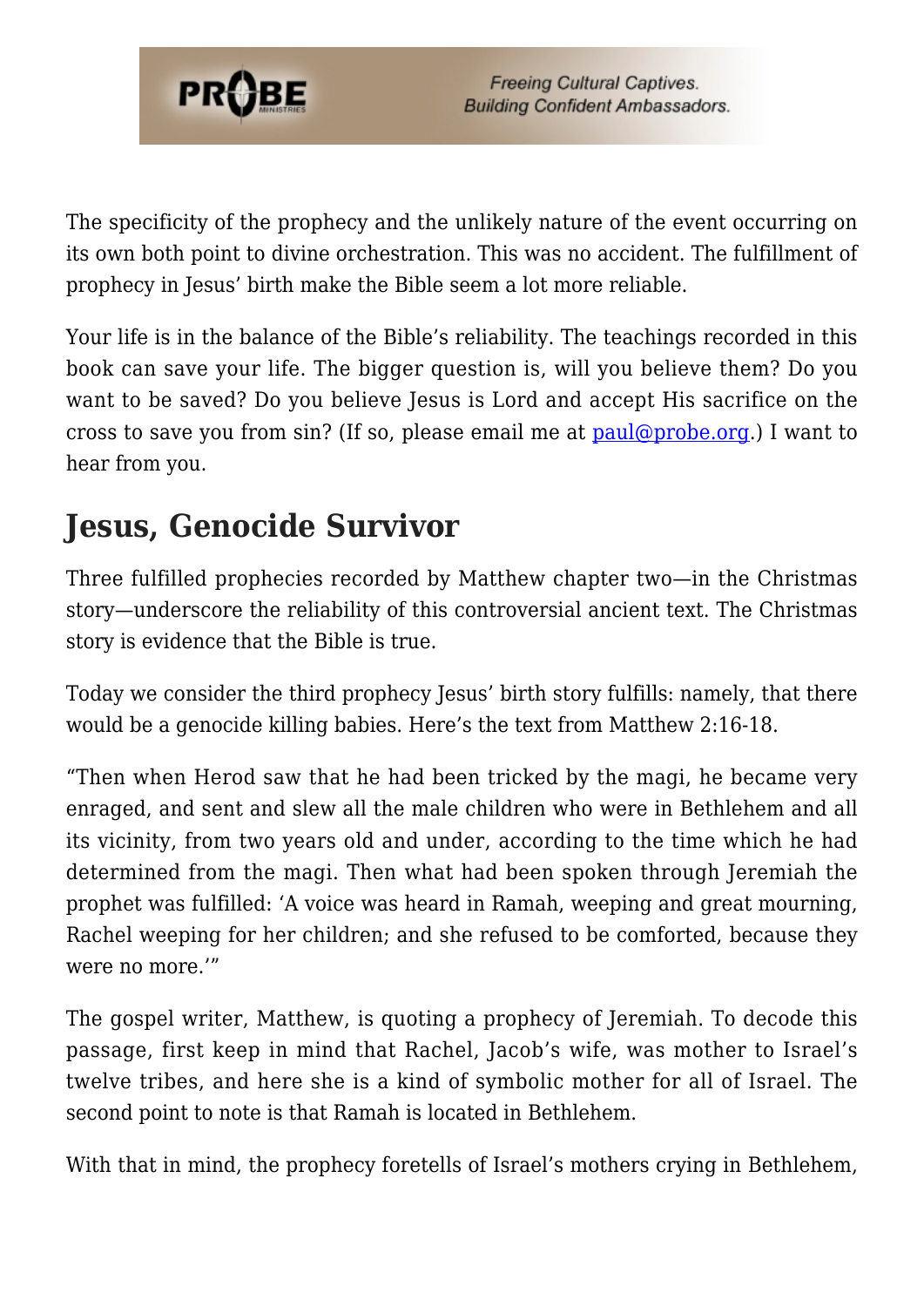

mourning the loss of their children. The author draws our attention to the amazing accuracy of this prophecy. Not only does he get right the who and the what—the moms and their weeping because of the lost babies, but he also correctly prophesies the small village! Incredible.

What are the chances Jesus would fulfill this prophecy this specifically? And as we discussed before, if Jesus were no more than a charlatan attempting to self-fulfill these prophecies, how could a man orchestrate something as large-scale as the death of all the baby boys in a village? Plus the Bible records that was Herod's idea. And remember, Herod didn't want Jesus around. Herod was attempting to eliminate potential competition for his throne.

The genocide ordered by the Jewish king, an event that is part of the Christmas story of Jesus' birth, fulfills prophecy. In so doing it shows the Bible is reliable. That's a big deal because the Bible records the story of a very important man—one whom you need to know: Jesus.

## **Conclusion**

We've been discussing how the Christmas story indicates the Bible is true. We've done that by considering three instances recorded in Matthew 2 that fulfill Old Testament prophecy.

First, the prophet Micah prophesied the coming Ruler would come out of Bethlehem. Jesus was born in Bethlehem. Matthew 2:1 records that Jesus was born in Bethlehem.

Second, the prophet Hosea prophesied that the Messiah would be called out of Egypt. Jesus' father Joseph moved infant Jesus to Egypt to flee the coming baby genocide. When it was safe, Joseph was instructed in a dream to return. So Jesus was called out of Egypt. (Matthew 2:14)

Then thirdly, the prophet Jeremiah prophesied all the mothers in Bethlehem